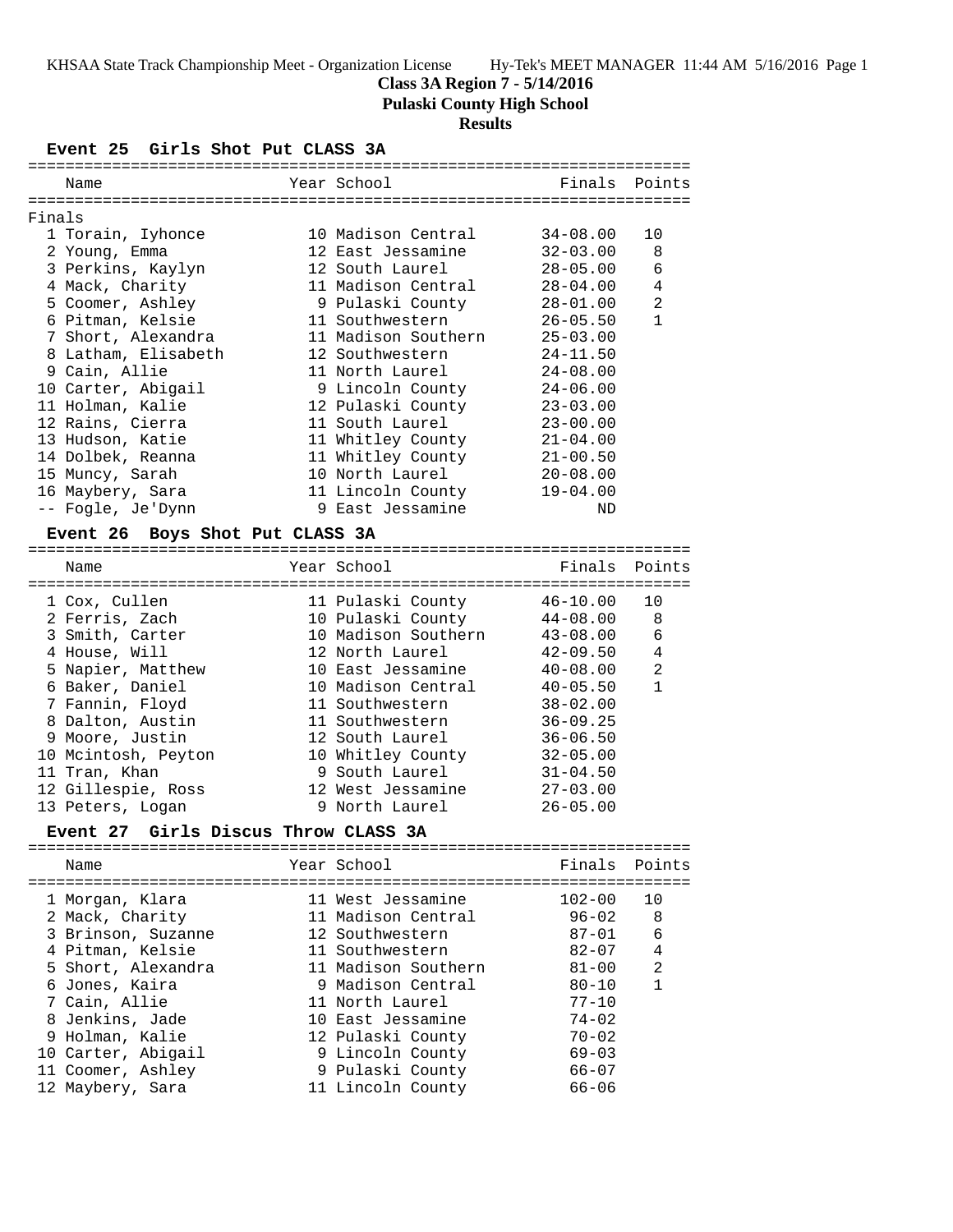**Class 3A Region 7 - 5/14/2016**

**Pulaski County High School**

#### **Results**

| Event 27 Girls Discus Throw CLASS 3A   |                                            |               |                                |
|----------------------------------------|--------------------------------------------|---------------|--------------------------------|
| 13 Rains, Cierra                       | 11 South Laurel                            | $66 - 00$     |                                |
| 14 Feltner, Macy                       | 9 North Laurel                             | $63 - 07$     |                                |
| 15 Jones, Emily                        | 12 East Jessamine                          | $63 - 05$     |                                |
|                                        |                                            |               |                                |
| 17 Hudson, Katie                       | 11 Whitley County                   49-09  |               |                                |
| 18 Perkins, Kaylyn                     | 12 South Laurel                            | $48 - 09$     |                                |
| Event 28 Boys Discus Throw CLASS 3A    |                                            |               |                                |
|                                        |                                            |               |                                |
| Name                                   | Year School and the Search School          | Finals        | Points                         |
|                                        |                                            |               |                                |
| 1 Cox, Cullen                          | 11 Pulaski County                          | $121 - 10$    | 10                             |
| 2 Bach, Christian                      | 9 Southwestern                             | 119-09        | 8                              |
| 3 Napier, Matthew                      | 10 East Jessamine                          | $116 - 09$    | 6                              |
| 4 Baker, Daniel                        | 10 Madison Central                         | $115 - 01$    | $\overline{4}$                 |
| 5 Turner, Dalton                       | 11 Madison Southern                        | $110 - 01$    | $\overline{2}$<br>$\mathbf{1}$ |
| 6 House, Will                          | 12 North Laurel                            | $107 - 11$    |                                |
| 7 Moore, Justin                        | 12 South Laurel                            | $106 - 07$    |                                |
| 8 Baker, Isaiah                        | 10 Southwestern                            | $100 - 07$    |                                |
| 9 Ferris, Zach                         | 10 Pulaski County                          | $94 - 10$     |                                |
| 10 Dunagan, Matthew                    | 9 West Jessamine                           | $81 - 04$     |                                |
| 10 Vance, Jack                         | 11 South Laurel<br>12 West Jessamine 76-10 | $81 - 04$     |                                |
| 12 Gillespie, Ross<br>13 Peters, Logan | 9 North Laurel                             | 66-01         |                                |
|                                        |                                            |               |                                |
| Event 29 Girls Long Jump CLASS 3A      |                                            |               |                                |
| Name                                   | Year School                                | Finals Points |                                |
|                                        |                                            |               |                                |
| 1 Thomas, Sarai                        | 12 Madison Southern                        | 15-03.75      | 10                             |
| 2 Morgan, Jada                         | 11 Madison Central                         | $14 - 04.75$  | 8                              |
| 3 Hisle, Hannah                        | 9 Madison Southern                         | $14 - 04.25$  | 6                              |
| 4 Mason, Keyandra                      |                                            |               | 4                              |
| 5 Cook, Logan                          | 9 Southwestern                             | 14-00.50      | $\overline{a}$                 |
| 6 Pitman Kelsie                        | $11$ Southwestern $.714 - 00$ 50           |               | $\mathbf{1}$                   |

| 6 Pitman, Kelsie     | 11 Southwestern   | J14-00.50 1  | 12-8.25 |
|----------------------|-------------------|--------------|---------|
| 7 Jenkins, Jade      | 10 East Jessamine | $13 - 07.00$ |         |
| 8 Shivel, Kelsi      | 10 Pulaski County | $13 - 02.75$ |         |
| 9 Cooper, Emma       | 12 Whitley County | $11 - 09.00$ |         |
| 10 Voorhees, Megan   | 11 West Jessamine | $11 - 04.25$ |         |
| 11 Williams, Caitlyn | 10 South Laurel   | $11 - 03.00$ |         |
| 12 Jones, Emily      | 12 East Jessamine | $10 - 10.25$ |         |

## **Event 30 Boys Long Jump CLASS 3A**

======================================================================= Name The Year School Team Points Points ======================================================================= 1 Richards, Michael 12 Southwestern 20-06.25 10 2 Gregory, George 12 Pulaski County 20-05.00 8 3 Miller, Keenan 11 Madison Central 20-04.50 6 4 Jones, Sam 12 Southwestern 19-06.75 4 5 Kipchumba, Bonface 12 Madison Central 19-06.00 2 6 Powell, Chandler 9 Whitley County 18-09.50 1 7 Jackson, Nathan 11 Whitley County 18-09.00 8 New, Jake 11 Pulaski County 17-07.75 9 Jackson, Gage 9 South Laurel 17-02.50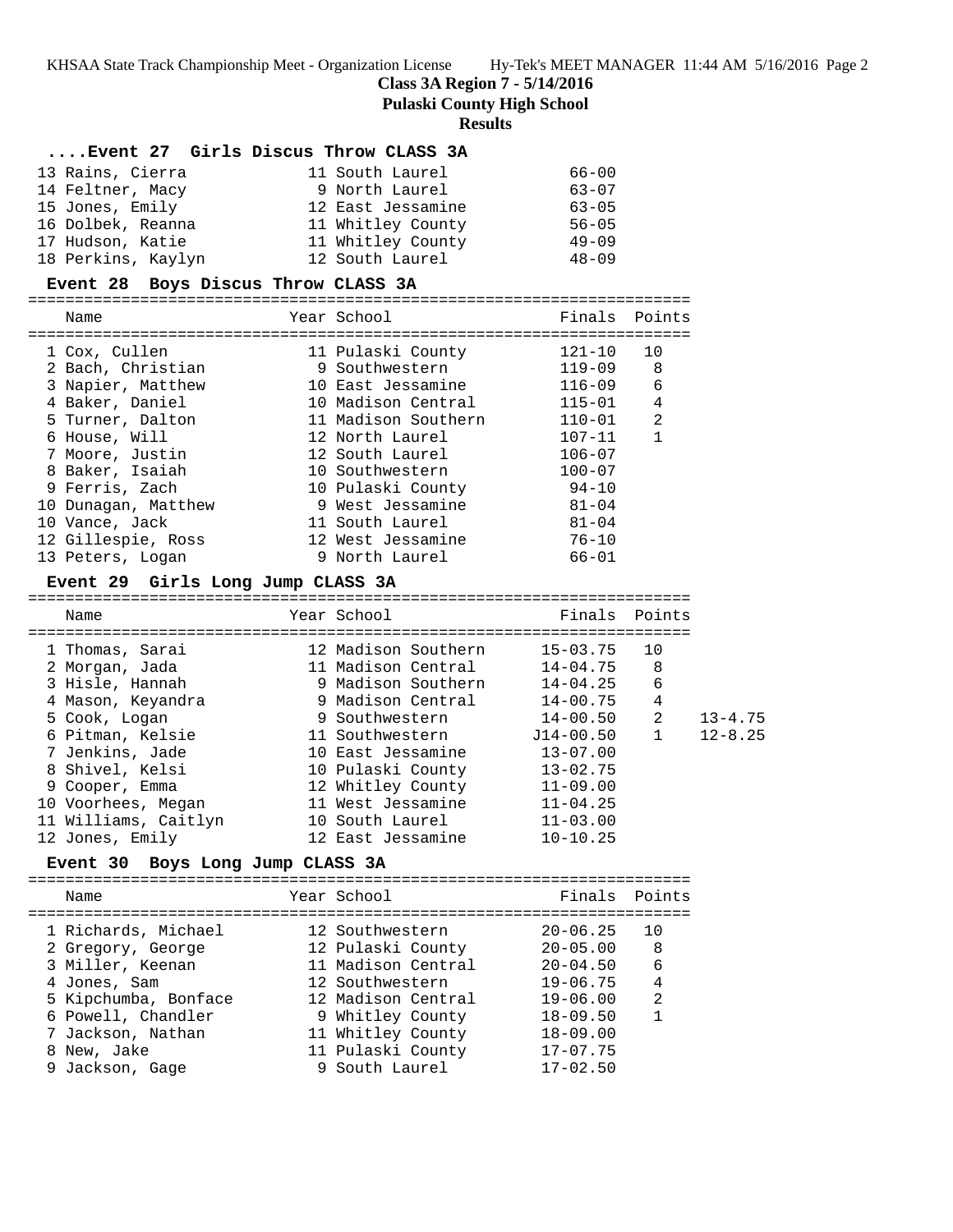**Class 3A Region 7 - 5/14/2016**

**Pulaski County High School**

## **Results**

| Event 30 Boys Long Jump CLASS 3A |                     |              |
|----------------------------------|---------------------|--------------|
| 10 Green, Eric                   | 11 East Jessamine   | $16 - 11.75$ |
| 11 Poston, Daniel                | 12 South Laurel     | $16 - 05.75$ |
| 12 Williams, Josh                | 10 Madison Southern | $15 - 09.75$ |
| 13 Rousey, Zane                  | 8 Lincoln County    | $15 - 04.75$ |
| 14 Elkins, Tate                  | 12 Madison Southern | $14 - 05.00$ |
| 15 Benge, Winston                | 10 North Laurel     | $12 - 11.75$ |

#### **Event 31 Girls Triple Jump CLASS 3A**

=======================================================================

|  | Name                   | Year School         | Finals       | Points         |
|--|------------------------|---------------------|--------------|----------------|
|  | 1 Mason, Keyandra      | 9 Madison Central   | $33 - 05.50$ | 10             |
|  | 2 Morgan, Jada         | 11 Madison Central  | $31 - 06.50$ | 8              |
|  | 3 Sharp, Abby          | 10 Madison Southern | $31 - 02.50$ | 6              |
|  | 4 Ingram, Peyton       | 12 Pulaski County   | $30 - 10.75$ | 4              |
|  | 5 Fitzgerald, Samantha | 12 Southwestern     | $30 - 03.75$ | $\mathfrak{D}$ |
|  | 6 Jenkins, Jade        | 10 East Jessamine   | $29 - 10.00$ | 1              |
|  | 7 Rains, Cierra        | 11 South Laurel     | $26 - 08.25$ |                |
|  | 8 Napier, Morgan       | 12 North Laurel     | $26 - 06.50$ |                |
|  | 9 Cooper, Emma         | 12 Whitley County   | $26 - 03.00$ |                |
|  | 10 Jones, Emily        | 12 East Jessamine   | $25 - 07.00$ |                |
|  | 11 Parks, Kaitlyn      | 11 Southwestern     | $25 - 01.00$ |                |
|  |                        |                     |              |                |

### **Event 32 Boys Triple Jump CLASS 3A**

| Year School<br>Name<br>====================================           | =================================== | Finals Points |                |
|-----------------------------------------------------------------------|-------------------------------------|---------------|----------------|
| 1 Lee, Lawrence                                                       | 12 Madison Central 41-10.50         |               | 10             |
|                                                                       |                                     | 40-09.75      | 8              |
| 3 New, Jake                                                           | 11 Pulaski County 40-00.50          |               | 6              |
| 4 Richards, Michael                                                   | 12 Southwestern 40-00.25            |               | $\overline{4}$ |
| 5 Jones, Sam                                                          | 12 Southwestern 39-03.25            |               | $\overline{2}$ |
| 6 Sasko, Johnathan               12 Whitley County           38-10.50 |                                     |               | $\mathbf{1}$   |
| 7 Pressley, Chase                                                     | 9 Madison Central 38-03.50          |               |                |
| 8 Poston, Daniel                                                      | 12 South Laurel 37-04.50            |               |                |
| 9 Green, Eric                                                         | 11 East Jessamine 37-00.50          |               |                |
| 10 Powell, Chandler                                                   | 9 Whitley County                    | $36 - 05.25$  |                |
| 11 Mccarty, Cameron                                                   | 10 Madison Southern 35-04.00        |               |                |
| 12 Louis, Jude                                                        | 11 West Jessamine 35-01.50          |               |                |
| 13 Feck, Bryce                                                        | 11 East Jessamine                   | $34 - 10.00$  |                |
| -- Dunagan, Matthew                                                   | 9 West Jessamine                    | ND            |                |
| -- Calloway, Isaiah                                                   | 12 North Laurel                     | ND            |                |
| -- Valentine, Trey 11 North Laurel                                    |                                     | ND            |                |
| -- Elkins, Tate                                                       | 12 Madison Southern                 | ND            |                |
| -- Casada, Ryan                                                       | 11 South Laurel                     | ND            |                |
| -- Rousey, Zane                                                       | 8 Lincoln County                    | ND            |                |
| Event 33 Girls High Jump CLASS 3A<br>==============                   |                                     |               |                |

| Name                   | Year School        | Finals Points |       |      |
|------------------------|--------------------|---------------|-------|------|
| 1 Landversicht, Jalynn | 10 East Jessamine  | 5-00.00       | - 1 O |      |
| 2 Colone, Taliyah      | 10 East Jessamine  | $4 - 10.00$   |       |      |
| 3 Cornett, Mallie      | 11 Madison Central | $J4 - 10.00$  | h     | XΟ   |
| 4 Reed, Cassi          | 11 Southwestern    | $4 - 08.00$   | 4     | n xn |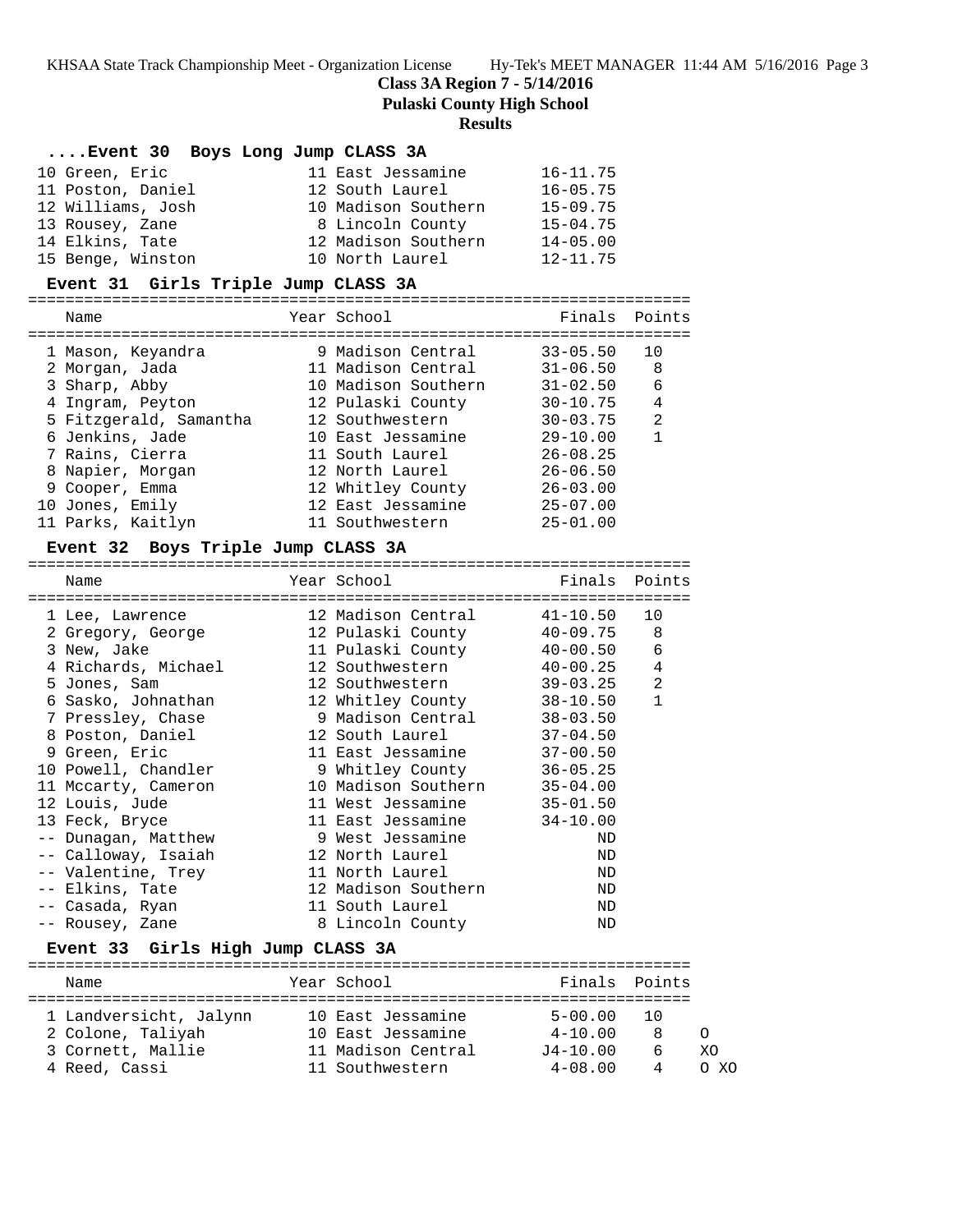**Class 3A Region 7 - 5/14/2016**

**Pulaski County High School**

#### **Results**

## **....Event 33 Girls High Jump CLASS 3A** 5 Hylen, Anna 9 West Jessamine J4-08.00 2 XO XO

| $\cdots$ $\cdots$ $\cdots$ |                     |              |                 |  |
|----------------------------|---------------------|--------------|-----------------|--|
| 6 Ramic, Ermina            | 11 Southwestern     | $4 - 06.00$  |                 |  |
| 7 Mayfield, Devin          | 9 Pulaski County    | $4 - 04.00$  | $\circ$ $\circ$ |  |
| 7 Carson, Sarah            | 10 Madison Southern | $4 - 04.00$  | 0 <sub>0</sub>  |  |
| 9 Williams, Caitlyn        | 10 South Laurel     | J4-04.00     | O XO            |  |
| 10 Thomas, Sarai           | 12 Madison Southern | $J4 - 04.00$ | O XO            |  |
| 10 Shivel, Kelsi           | 10 Pulaski County   | $J4 - 04.00$ | O XO            |  |
| 12 Siler, Mikkah           | 7 Whitley County    | J4-04.00     | O XXO           |  |
| -- Gross, Marley           | 10 Madison Central  | NH           |                 |  |
|                            |                     |              |                 |  |

#### **Event 34 Boys High Jump CLASS 3A**

=======================================================================

| Name                 | Year School         | Finals Points |                |     |
|----------------------|---------------------|---------------|----------------|-----|
| 1 Sylvester, Treyvon | 11 Pulaski County   | $5 - 10.00$   | 10             | 0/1 |
| 2 Brock, Trevor      | 9 Southwestern      | J5-10.00      | 8              | 0/2 |
| 3 Pollard, Ryan      | 12 Pulaski County   | J5-10.00      | 6              | 2/4 |
| 4 Wyrick, Isaac      | 12 Madison Southern | $J5-10.00$    | 4              | 2/6 |
| 5 Steelman, Dakota   | 10 North Laurel     | $5 - 08.00$   | 2              |     |
| 6 Mccarty, Cameron   | 10 Madison Southern | $5 - 06.00$   | $\overline{1}$ | 0/0 |
| 7 Sasko, Johnathan   | 12 Whitley County   | J5-06.00      | 1/1            |     |
| 8 Powell, Chandler   | 9 Whitley County    | J5-06.00      | 2/2            |     |
| 9 Steely, Zach       | 11 North Laurel     | J5-06.00      | 2/3            |     |
| 10 Lee, Lawrence     | 12 Madison Central  | $5 - 04.00$   | 0/0            |     |
| 11 Louis, Jude       | 11 West Jessamine   | $J5 - 04.00$  | 0/1            |     |
| 12 Pressley, Chase   | 9 Madison Central   | $5 - 02.00$   |                |     |
| 13 Feck, Bryce       | 11 East Jessamine   | $5 - 00.00$   | 1/1            |     |
| 14 Rousey, Zane      | 8 Lincoln County    | J5-00.00      | 2/2            |     |
| -- Neely, Andrew     | 10 South Laurel     | ΝH            |                |     |
|                      |                     |               |                |     |

#### **Event 35 Girls Pole Vault CLASS 3A**

| Name                | Year School        | Finals Points |    |              |
|---------------------|--------------------|---------------|----|--------------|
| 1 Cornett, Mallie   | 11 Madison Central | $9 - 03.00$   | 10 |              |
| 2 Hines, Jadyn      | 10 Madison Central | $8 - 06.00$   | 8  |              |
| 3 Burdine, Taylor   | 11 South Laurel    | $8 - 00.00$   | 6  | $O - O$      |
| 4 Voorhees, Megan   | 11 West Jessamine  | $J8 - 00.00$  | 4  | XO.<br>$-$ 0 |
| 5 Fashing, Klara    | 11 Pulaski County  | $J8 - 00.00$  | 2  | $O - XO$     |
| 6 Napier, Morgan    | 12 North Laurel    | $7 - 06.00$   |    |              |
| 7 Terraza, Samantha | 11 Southwestern    | $7 - 00.00$   |    |              |
| 8 Burton, Mahala    | 11 Southwestern    | $6 - 00.00$   |    |              |

#### **Event 36 Boys Pole Vault CLASS 3A**

| Name               | Year School       | Finals Points |    |            |
|--------------------|-------------------|---------------|----|------------|
| 1 Hopkins, Dylan   | 11 Pulaski County | $13 - 00.00$  | 10 |            |
| 2 Bryant, Tanner   | 12 Whitley County | $12 - 00.00$  | 8  |            |
| 3 Poston, Daniel   | 12 South Laurel   | $11 - 06.00$  | 6  |            |
| 4 Casada, Ryan     | 11 South Laurel   | $9 - 06.00$   | 4  |            |
| 5 Calloway, Isaiah | 12 North Laurel   | $J9 - 06.00$  | 2  | <b>XXO</b> |
| 6 Petrey, Tristan  | 8 Madison Central | $8 - 06.00$   | 1  | $\Omega$   |
| 7 Nelson, Connor   | 12 Pulaski County | $J8 - 06.00$  | XO |            |
| 8 Carrington, Ryan | 10 Southwestern   | $8 - 00.00$   |    |            |